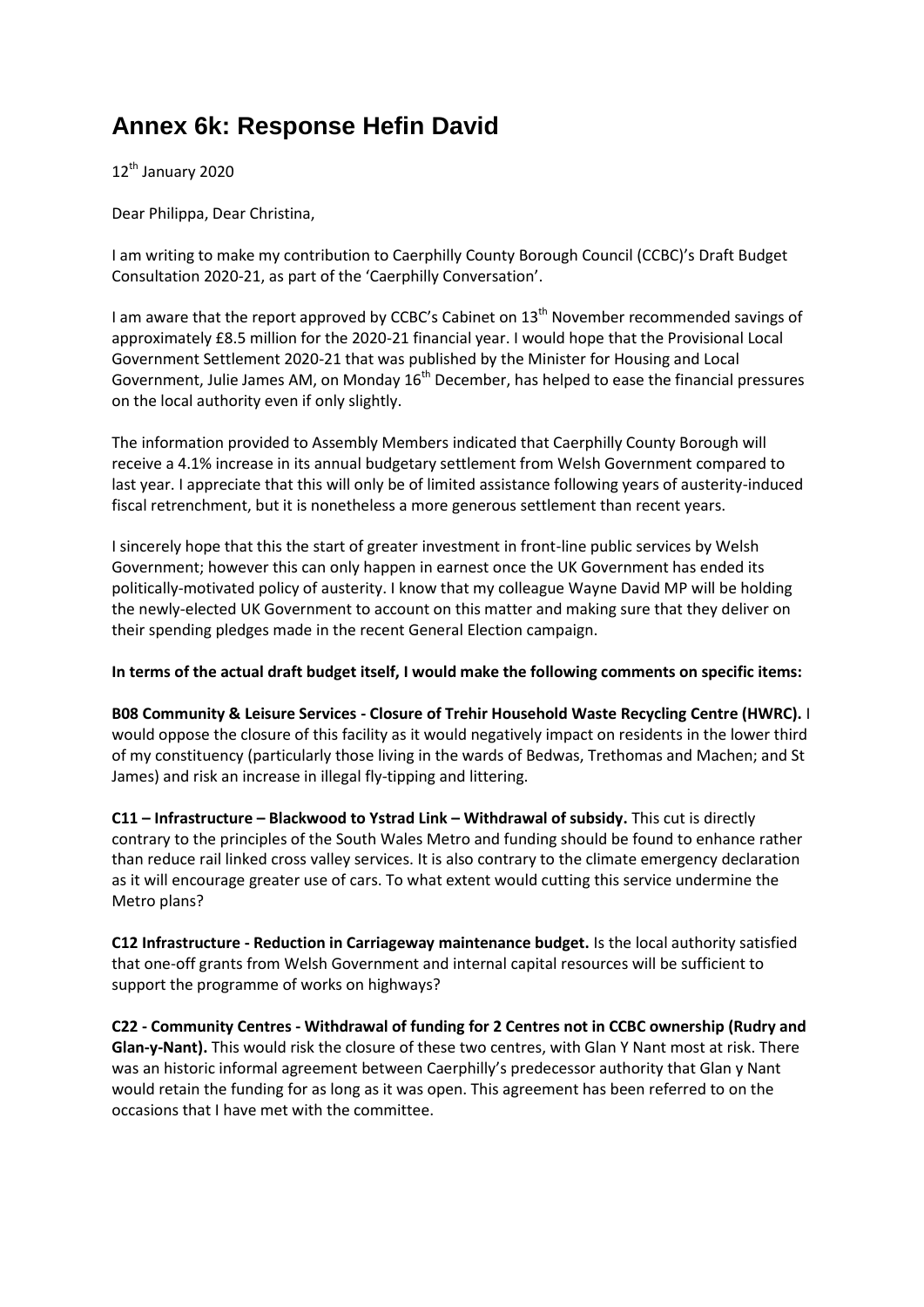**C24 Waste Management - Reduction in Cleansing staff numbers (6 posts).** Cleansing staff numbers have been reduced in successive years. Can the Refuse & Cleaning service continue to sustain such reductions?

**C28 Corporate Policy - Reduction in Voluntary Sector budget.** The voluntary sector is increasingly being called upon to help deliver front-line community services in the light of successive years of fiscal austerity. I would be particularly concerned with any proposed cuts to Citizens Advice services, something which is urgently needed during a time of UK Government-induced welfare reform. Is such a proposed reduction self-defeating?

**C29 Corporate Policy - Delete remaining Technical Assistance budget.** This proposal will impact on volunteers who are being asked to do more in return for no remuneration. This could deter further volunteer involvement in community projects and send the wrong message to community groups in terms of how we as a society value their contribution to everyday life.

**C30 Corporate Policy - Further reduction in the Well-being budget.** Likewise, this could reduce the number of community projects being undertaken by local volunteer groups.

**D12 Meals Direct - Increase price of meals by 25p from April 2020.** I feel there is an unjustifiable discrepancy between the proposed 7.57% increase for Meals on Wheels and the proposed 3% increase for prices of meals in the staff canteen at Tŷ Penallta. If staff meal prices were increased by 4.5%, for example, then it would allow for a lower reduction in the price of Meals on Wheels. This would help to safeguard older and more vulnerable residents of the County Borough.

**Proposed Council Tax increase:** I believe the proposed increase of 6.95%, while still meaning Caerphilly County Borough residents would pay among the lowest council tax in Wales, is too high an increase during a time of intense pressures on household budgets in low-income areas. I would urge the local authority to consider a lower increase so as to reduce the impact on the County Borough's more vulnerable residents.

I would also add that I would oppose any further reduction to local authority litter management services, as constituents have contacted me about the increased amount of litter being found on grass verges and on kerbsides in our communities. Nor would I wish to see any further reduction in the frequency of household waste collections, as this could also contribute to a rise in illegal flytipping and have a negative impact on the quality of the local environmental.

Last year I raised my concern that the council would no longer part fund the Aber Valley splash pad. This is a very small amount of money, the removal of which would have a disproportionate impact on the community and I urge you to continue to provide it.

While I appreciate that my contribution today will add to public pressure to reverse proposed spending reductions, I am duty-bound as an Assembly Member to make representations to the Council on behalf of residents when they believe that they are being adversely affected by Council decisions and/or service changes.

However, please be aware that I always do this in the spirit of cooperation and transparency, and my door is always open to discuss the big issues facing local government in Caerphilly, whether that is in Tŷ Penallta or here at the National Assembly for Wales in Cardiff Bay.

## **Yours sincerely**